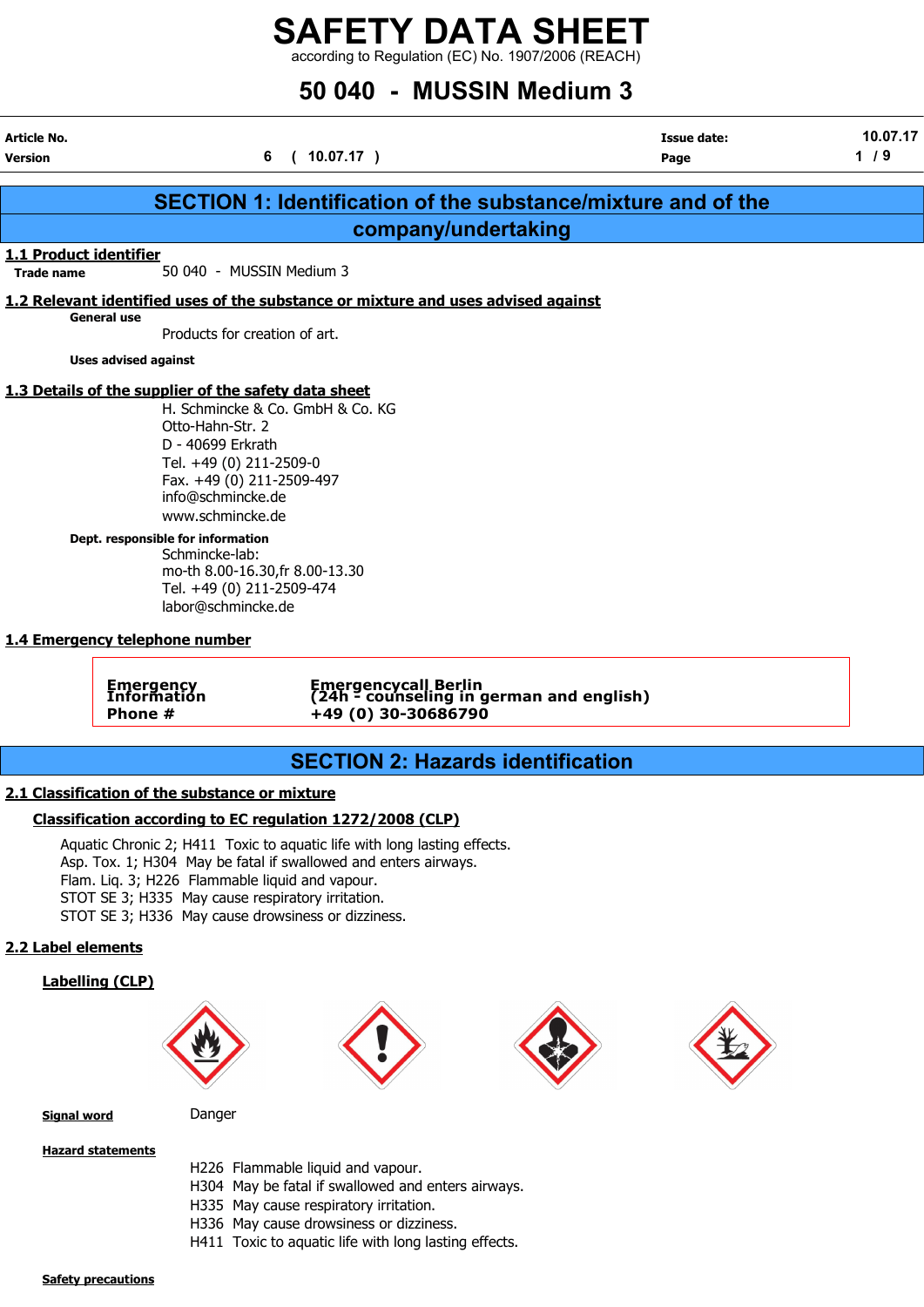according to Regulation (EC) No. 1907/2006 (REACH)

### 50 040 - MUSSIN Medium 3

| Article No.    |                                                                                            | <b>Issue date:</b> | 10.07.17 |
|----------------|--------------------------------------------------------------------------------------------|--------------------|----------|
| <b>Version</b> | 6<br>$10.07.17$ )                                                                          | Page               | 2/9      |
|                | P102 Keep out of reach of children.                                                        |                    |          |
|                | P210 Keep away from heat, hot surfaces, sparks, open flames and other ignition sources. No |                    |          |
|                | smoking.                                                                                   |                    |          |
|                | P243 Take action to prevent static discharges.                                             |                    |          |
|                | P260 Do not breathe vapours.                                                               |                    |          |
|                | P273 Avoid release to the environment.                                                     |                    |          |
|                | P280 Wear protective gloves and protective clothing.                                       |                    |          |
|                | P301+P310 IF SWALLOWED: Immediately call a POISON CENTER/doctor/                           |                    |          |
|                | P301+P330+P331 IF SWALLOWED: rinse mouth. Do NOT induce vomiting.                          |                    |          |
|                | P303+P361+P353 IF ON SKIN (or hair): Take off immediately all contaminated clothing. Rinse |                    |          |
|                | skin with water [or shower].                                                               |                    |          |

#### 2.3 Other hazards

Repeated exposure may cause skin dryness or cracking. (EUH066)

#### SECTION 3: Composition / information on ingredients

#### 3.1 Substances

Chemical characterisation aldehyde resin Stand oil White spirit siccative CAS-Number EINECS / ELINCS / NLP EU index number Customs tariff number REACH registration No.

RTECS-no. Hazchem-Code CI-Number

#### 3.2 Mixtures

solvent naphtha (petroleum), light, aromatic: 50 - 75 % 2-ethylhexanoic acid, zirconium salt: 0,1 - <1,0% CAS: 64742-95-6 CAS: 22464-99-9 REACH: 01-2119455851-35 REACH: 01-2119979088-21-xxxx Aquatic Chronic 2; H411 / Asp. Tox. 1; H304 / Flam. Liq. Repr. 2; H361d 3; H226 / STOT SE 3; H335 / STOT SE 3; H336 / EUH066

Substance 1 and 2 Substance 2 and 3 Substance 2 and 3 Substance 2 and 3 Substance 2 and 3 Substance 2 and 3 Substance 2

Additional information

#### SECTION 4: First aid measures

#### 4.1 Description of first aid measures

#### General information

If you feel unwell, seek medical advice (show the label where possible).

#### In case of inhalation

Provide fresh air. Seek medical attention if problems persist.

#### In case of skin contact

Remove residues with soap and water. In case of skin irritation, consult a physician.

#### After eye contact

If product gets into the eye, keep eyelid open and rinse immediately with large quantities of water, for at least 10 - 15 minutes. Seek medical attention if irritation persists.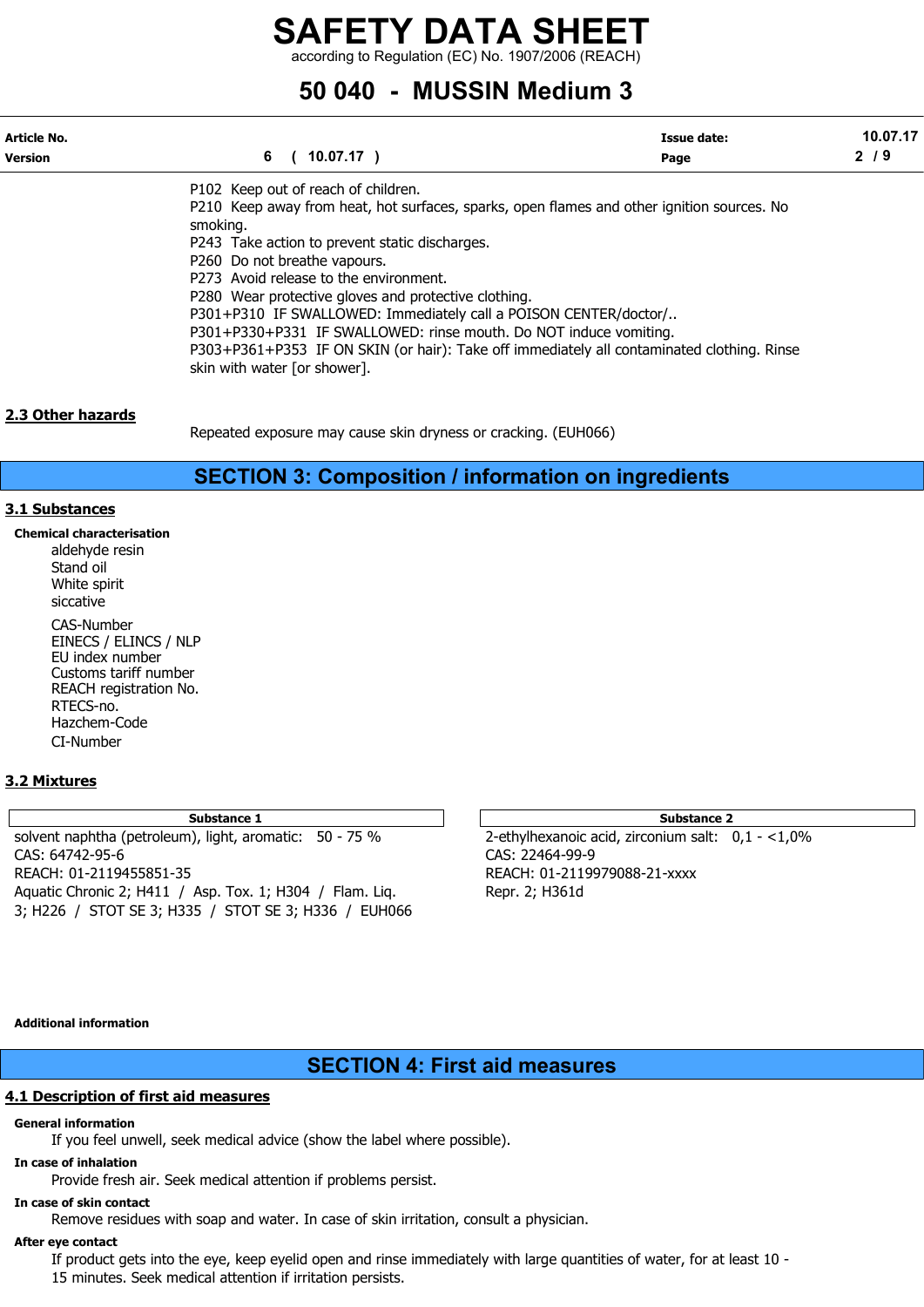according to Regulation (EC) No. 1907/2006 (REACH)

## 50 040 - MUSSIN Medium 3

| Article No. |              | <b>Issue date:</b> | 10.07.17 |
|-------------|--------------|--------------------|----------|
| Version     | 6 ( 10.07.17 | Page               | $3/9$    |

After swallowing

Rinse mouth with water. Do NOT induce vomiting. Immediately get medical attention.

#### 4.2 Most important symptoms and effects, both acute and delayed

#### 4.3 Indication of any immediate medical attention and special treatment needed

Caution if victim vomits: Risk of aspiration!

### SECTION 5: Firefighting measures

#### 5.1 Extinguishing media

#### Suitable extinguishing media

Co-ordinate fire-fighting measures to the fire surroundings.

Extinguishing media which must not be used for safety reasons

strong water jet

#### 5.2 Special hazards arising from the substance or mixture

In case of fire may be liberated: Carbon monoxide and carbon dioxide

#### 5.3 Advice for firefighters

Special protective equipment for firefighters

Use appropriate respiratory protection.

Additional information

#### SECTION 6: Accidental release measures

#### 6.1 Personal precautions, protective equipment and emergency procedures

Avoid contact with skin, eyes, and clothing.

#### 6.2 environmental precautions

Discharge into the environment must be avoided.

#### 6.3 Methods and material for containment and cleaning up

Methods for cleaning up

Collect spilled material using paper towels and dispose.

Additional information

#### 6.4 Reference to other sections

Dispose of waste according to applicable legislation.

SECTION 7: Handling and storage

#### 7.1 Precautions for safe handling

#### Advices on safe handling

Handle in accordance with good industrial hygiene and safety practice.

#### Precautions against fire and explosion

No special measures are required.

#### 7.2 Conditions for safe storage, including any incompatibilities

#### Requirements for storerooms and containers

Hints on joint storage Storage class Further details Protect from frost and exposure to sun.

#### 7.3 Specific end use(s)

#### SECTION 8: Exposure controls/personal protection

#### 8.1 Control parameters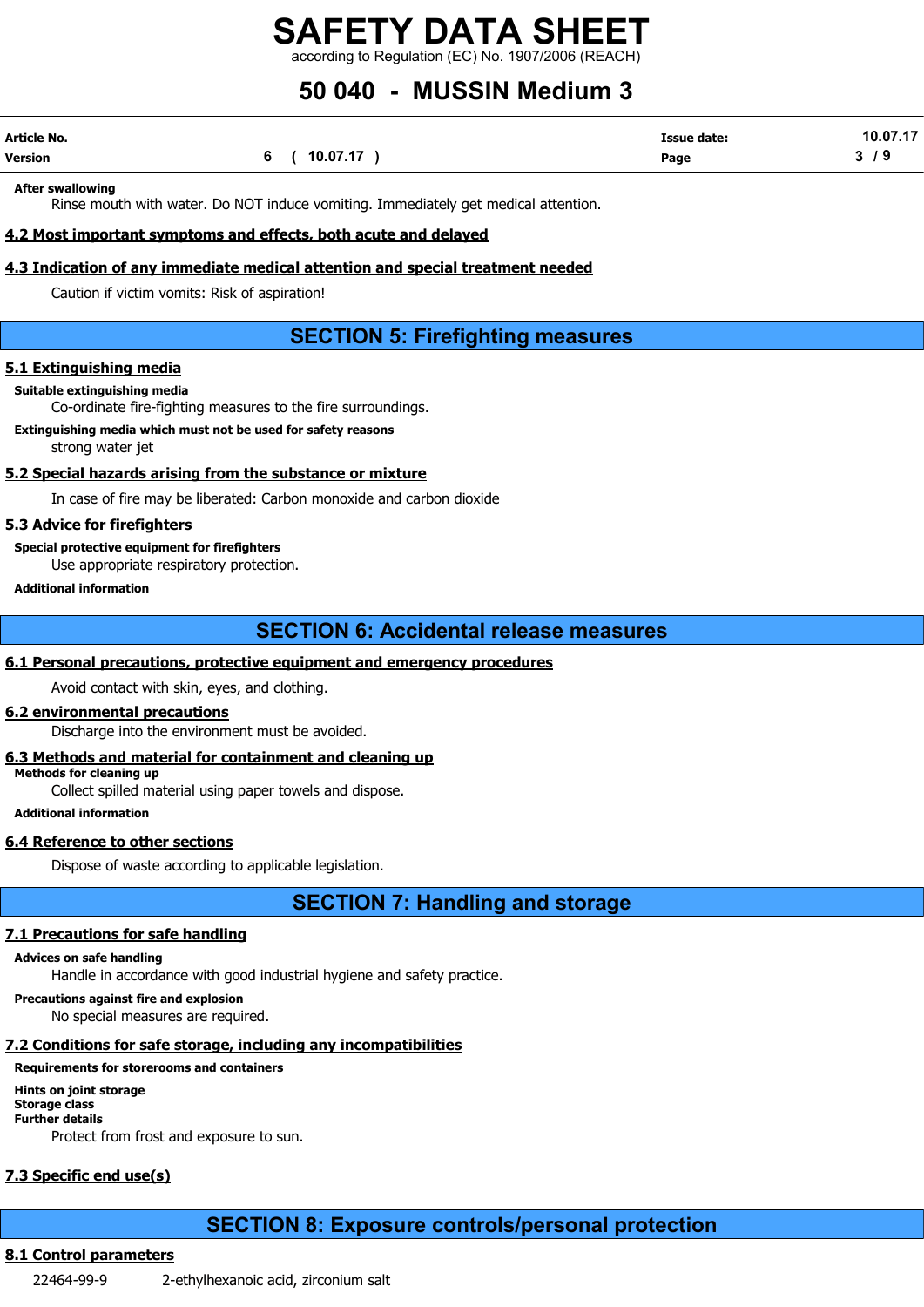### SAFETY DATA SHEET  $\frac{1}{2}$  according to Regulation (EC) No. 1907/2006 (REACH)

### 50 040 - MUSSIN Medium 3

| Article No.<br><b>Version</b>                          | 6<br>$\epsilon$                                                                                                                                                                                                                                                                                                                    | 10.07.17)             | <b>Issue date:</b><br>Page                                                                                                                                                                                                                                                                                                                                                   | 10.07.17<br>4/9 |
|--------------------------------------------------------|------------------------------------------------------------------------------------------------------------------------------------------------------------------------------------------------------------------------------------------------------------------------------------------------------------------------------------|-----------------------|------------------------------------------------------------------------------------------------------------------------------------------------------------------------------------------------------------------------------------------------------------------------------------------------------------------------------------------------------------------------------|-----------------|
| DEU                                                    | WEL                                                                                                                                                                                                                                                                                                                                | $1,000 \mid mg/m^{3}$ | 1(I); 10, DFG, Sah                                                                                                                                                                                                                                                                                                                                                           |                 |
|                                                        |                                                                                                                                                                                                                                                                                                                                    |                       |                                                                                                                                                                                                                                                                                                                                                                              |                 |
| 8.2 Exposure controls                                  |                                                                                                                                                                                                                                                                                                                                    |                       |                                                                                                                                                                                                                                                                                                                                                                              |                 |
| <b>Respiratory protection</b>                          | <b>Occupational exposure controls</b><br>With correct and proper use, and under normal conditions, breathing protection is not required.<br>Respiratory protection must be worn whenever the WEL levels have been exceeded.<br>Combination filtering device (EN 14387) Use filter type A (= against vapours of organic substances) |                       |                                                                                                                                                                                                                                                                                                                                                                              |                 |
| <b>Hand protection</b>                                 | Qualified materials: Nitrile rubber<br>Layer thickness $> 0.35$ mm<br>Breakthrough time > 480 min<br>Ultranitril 492 - MAPA GmbH, Industriestraße 21- 25, D-27404 Zeven, Internet: www.mapa-pro.de<br>knowledge and describes the security standards applicable to our product for the purpose provided.                           |                       | All information was derived in accordance with EU directive 89/686/EWG and the resultant EN 374 in cooperation with MAPA<br>GmbH. This recommendation applies exclusively to the product and use named in Section 1. In the event of commingling or<br>deviating conditions, contact the suppliers of CE-approved gloves. This information is abased on our current state of |                 |
| <b>Eye protection</b><br>Goggles                       |                                                                                                                                                                                                                                                                                                                                    |                       |                                                                                                                                                                                                                                                                                                                                                                              |                 |
| <b>Body protection</b>                                 | Wear suitable protective clothing. Wash contaminated clothing prior to re-use.                                                                                                                                                                                                                                                     |                       |                                                                                                                                                                                                                                                                                                                                                                              |                 |
|                                                        | <b>General protection and hygiene measures</b>                                                                                                                                                                                                                                                                                     |                       | Handle in accordance with good industrial hygiene and safety practice. Wash hands thoroughly after handling.                                                                                                                                                                                                                                                                 |                 |
|                                                        |                                                                                                                                                                                                                                                                                                                                    |                       | <b>SECTION 9: Physical and chemical properties</b>                                                                                                                                                                                                                                                                                                                           |                 |
| <b>Form</b><br>Colour<br><b>Odour</b>                  | 9.1 information on basic physical and chemical properties<br>liquid<br>yellowish, clear<br>white spirit                                                                                                                                                                                                                            |                       |                                                                                                                                                                                                                                                                                                                                                                              |                 |
|                                                        | min                                                                                                                                                                                                                                                                                                                                | max                   |                                                                                                                                                                                                                                                                                                                                                                              |                 |
| boiling range                                          | <b>Initial boiling point and</b>                                                                                                                                                                                                                                                                                                   |                       |                                                                                                                                                                                                                                                                                                                                                                              |                 |
| <b>Flammability</b>                                    | <b>Melting point/freezing point</b><br>Flash point/flash point range                                                                                                                                                                                                                                                               | 45 °C<br>50 °C        |                                                                                                                                                                                                                                                                                                                                                                              |                 |
| <b>Ignition temperature</b><br><b>Explosion limits</b> | <b>Auto-ignition temperature</b>                                                                                                                                                                                                                                                                                                   |                       |                                                                                                                                                                                                                                                                                                                                                                              |                 |
| <b>Refraction index</b>                                |                                                                                                                                                                                                                                                                                                                                    |                       |                                                                                                                                                                                                                                                                                                                                                                              |                 |
| <b>Danger of explosion</b>                             | Partition coefficient: n-octanol/water                                                                                                                                                                                                                                                                                             |                       |                                                                                                                                                                                                                                                                                                                                                                              |                 |
| Vapour pressure<br><b>Density</b>                      |                                                                                                                                                                                                                                                                                                                                    | $0,88$ g/ml           | 20 °C                                                                                                                                                                                                                                                                                                                                                                        |                 |
| <b>PH</b> value                                        |                                                                                                                                                                                                                                                                                                                                    |                       |                                                                                                                                                                                                                                                                                                                                                                              |                 |
| <b>Viscosity dynamic of</b>                            |                                                                                                                                                                                                                                                                                                                                    |                       |                                                                                                                                                                                                                                                                                                                                                                              |                 |

Viscosity kinematic of  $\frac{11 \text{ mm}^2}{\text{S}}$  40 °C<br>Viscosity kinematic up to  $\frac{12 \text{ mm}^2}{\text{S}}$  40 °C Viscosity kinematic up to

#### 9.2 Other information

Viscosity dynamic up to

#### 10.1 Reactivity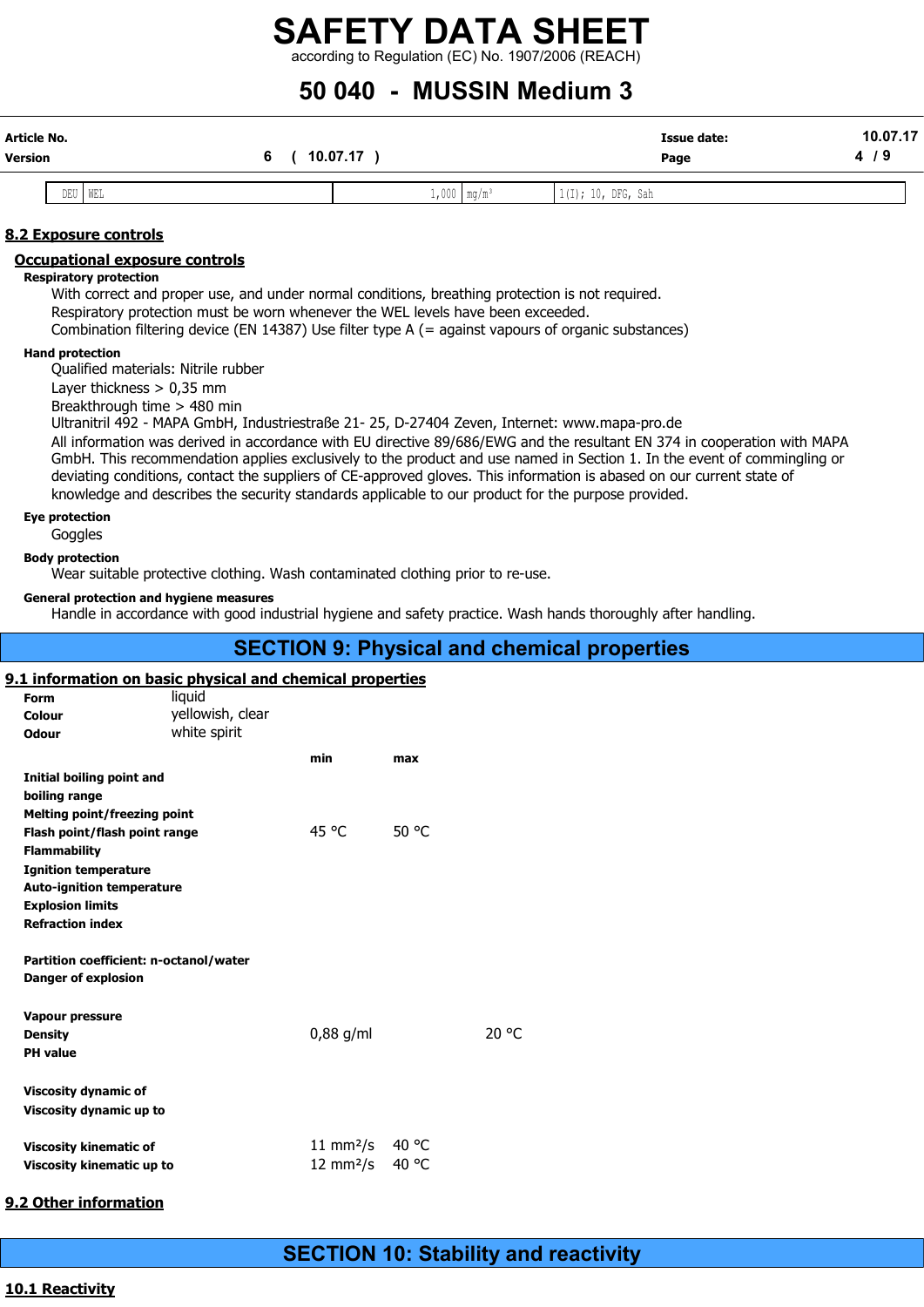according to Regulation (EC) No. 1907/2006 (REACH)

## 50 040 - MUSSIN Medium 3

| Article No.    |          | <b>Issue date:</b> | 10.07.17 |
|----------------|----------|--------------------|----------|
| <b>Version</b> | 10.07.17 | Page               | ാ        |

#### 10.2 Chemical stability

#### 10.3 Possibility of hazardous reactions

#### 10.4 Conditions to avoid

Protect from frost and exposure to sun.

#### 10.5 Incompatible materials

strong oxidizing agents

#### 10.6 Hazardous decomposition products

|                               |                                          |                                                    | according to Regulation (EC) No. 1907/2006 (REACH) |          |                            |                 |
|-------------------------------|------------------------------------------|----------------------------------------------------|----------------------------------------------------|----------|----------------------------|-----------------|
|                               |                                          |                                                    | 50 040 - MUSSIN Medium 3                           |          |                            |                 |
| ٧o.                           |                                          | 6                                                  | 10.07.17)                                          |          | <b>Issue date:</b><br>Page | 10.07.17<br>5/9 |
|                               |                                          | Product is stable under normal storage conditions. |                                                    |          |                            |                 |
| hemical stability             |                                          |                                                    |                                                    |          |                            |                 |
| <u>onditions to avoid</u>     | ossibility of hazardous reactions        |                                                    |                                                    |          |                            |                 |
|                               | Protect from frost and exposure to sun.  |                                                    |                                                    |          |                            |                 |
| ncompatible materials         |                                          |                                                    |                                                    |          |                            |                 |
| strong oxidizing agents       |                                          |                                                    |                                                    |          |                            |                 |
|                               | azardous decomposition products          |                                                    |                                                    |          |                            |                 |
|                               | Hazardous vapours may form during fires. |                                                    |                                                    |          |                            |                 |
| 64742-95-6                    |                                          |                                                    | solvent naphtha (petroleum), light, aromatic       |          |                            |                 |
|                               | oral                                     | LD50                                               | Rat                                                | 2000,000 | mg/kg                      |                 |
|                               | dermal                                   | LD50                                               | Rat                                                | 2000,000 | mg/kg                      |                 |
|                               |                                          |                                                    | <b>SECTION 11: Toxicological information</b>       |          |                            |                 |
|                               | nformation on toxicological effects      |                                                    |                                                    |          |                            |                 |
| toxicity<br>No data available |                                          |                                                    |                                                    |          |                            |                 |
| e of inhalation               |                                          |                                                    |                                                    |          |                            |                 |

### SECTION 11: Toxicological information

#### 11.1 Information on toxicological effects

Acute toxicity

No data available

In case of inhalation

No data available

#### After swallowing

No data available

In case of skin contact

No data available

After eye contact No data available

#### Practical experience

#### General remarks

#### Toxicological tests

64742-95-6 solvent naphtha (petroleum), light, aromatic

| cological effects  |                                           |               |          |                          |                          |  |
|--------------------|-------------------------------------------|---------------|----------|--------------------------|--------------------------|--|
|                    |                                           |               |          |                          |                          |  |
|                    |                                           |               |          |                          |                          |  |
|                    |                                           |               |          |                          |                          |  |
|                    |                                           |               |          |                          |                          |  |
|                    |                                           |               |          |                          |                          |  |
|                    |                                           |               |          |                          |                          |  |
|                    |                                           |               |          |                          |                          |  |
|                    |                                           |               |          |                          |                          |  |
|                    |                                           |               |          |                          |                          |  |
|                    |                                           |               |          |                          |                          |  |
|                    |                                           |               |          |                          |                          |  |
|                    |                                           |               |          |                          |                          |  |
|                    | vent naphtha (petroleum), light, aromatic |               |          |                          |                          |  |
| $_{\rm LC50}$      | fish                                      | $\rightarrow$ | $10,000$ | $\texttt{mg}/\texttt{l}$ | $\overline{\phantom{a}}$ |  |
| $_{\mathrm{LC50}}$ | Algae                                     | $\,>\,$       | 10,000   | $\texttt{mg}/\texttt{l}$ | $\overline{\phantom{a}}$ |  |
|                    |                                           |               |          |                          |                          |  |
|                    | <b>SECTION 12: Ecological information</b> |               |          |                          |                          |  |
|                    |                                           |               |          |                          |                          |  |
|                    |                                           |               |          |                          |                          |  |
|                    |                                           |               |          |                          |                          |  |
|                    |                                           |               |          |                          |                          |  |

### SECTION 12: Ecological information

#### 12.1 Toxicity

Aquatic toxicity No data available

Water Hazard Class 2 WGK catalog number

General information

#### 12.2 Persistence and degradability

Further details Product is partially biodegradable. Oxygen demand

#### 12.3 Bioaccumulative potential

Bioconcentration factor (BCF) Partition coefficient: n-octanol/water

#### 12.4 Mobility in soil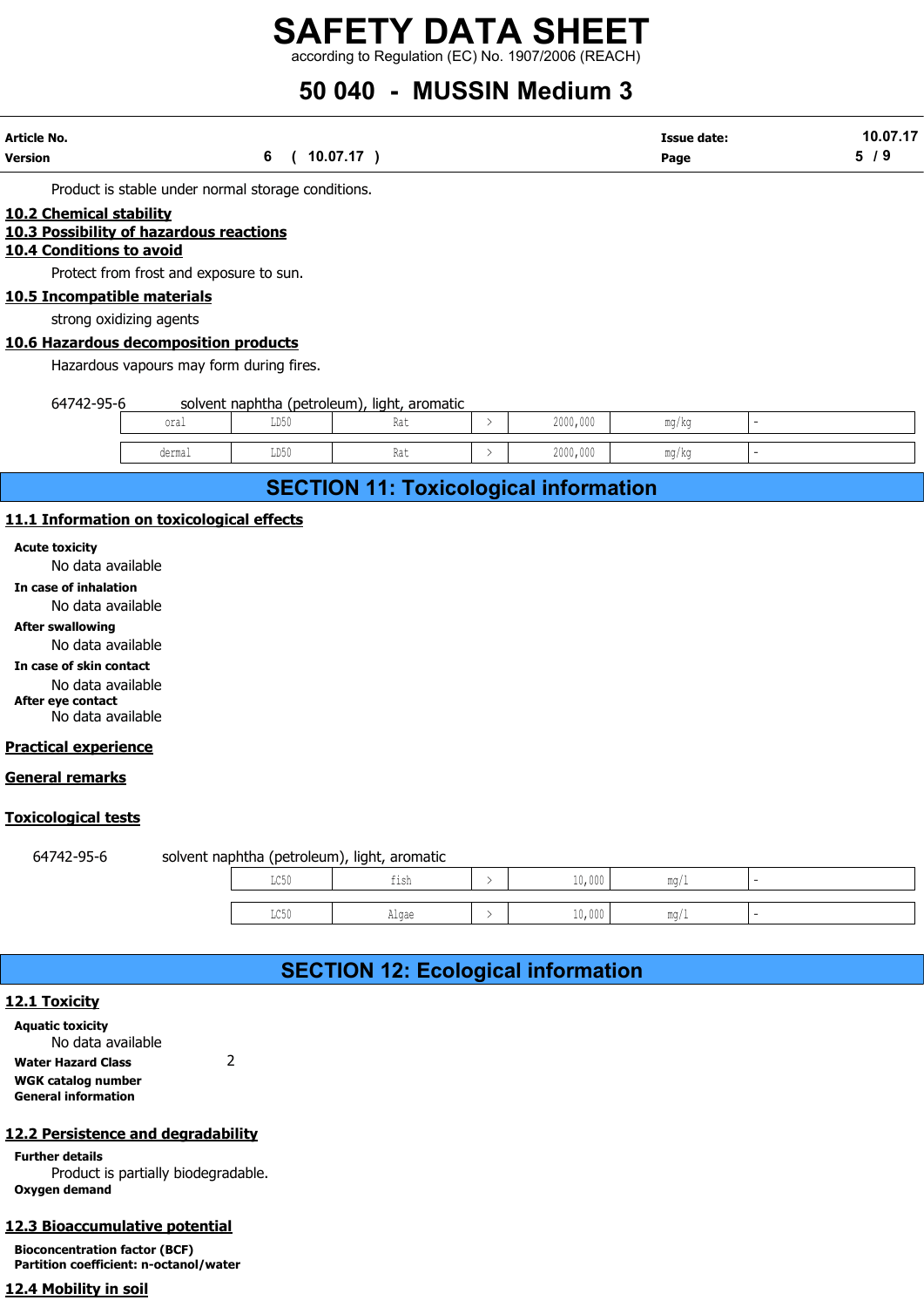according to Regulation (EC) No. 1907/2006 (REACH)

### 50 040 - MUSSIN Medium 3

| Article No. |              | <b>Issue date:</b> | 10.07.17 |
|-------------|--------------|--------------------|----------|
| Version     | 6 ( 10.07.17 | Page               | 6/9<br>. |

No data available

#### 12.5 Results of PBT and vPvB assessment

No data available

#### 12.6 Other adverse effects

General information

#### Ecotoxicological effects

#### SECTION 13: Disposal considerations

#### 13.1 Waste treatment methods

#### **Product**

#### Waste key number

080111 080111\* waste paint and varnish containing organic solvents or other dangerous substances Recommendation

#### Contaminated packaging

Waste key number Recommendation

#### Additional information

|  |  | <b>SECTION 14: Transport information</b> |
|--|--|------------------------------------------|
|--|--|------------------------------------------|

#### 14.1 UN number

1263

#### 14.2 UN proper shipping name

| ADR, ADN   | Paint related material |
|------------|------------------------|
| IMDG, IATA | PAINT RELATED MATERIAL |

#### 14.3 Transport hazard class(es)

| ADR, ADN | 3 |
|----------|---|
| IMDG     | 3 |
| IATA     | 3 |

#### 14.4 Packing group

III

#### 14.5 Environmental hazards

| <b>Marine Pollutant - IMDG</b> | Yes |
|--------------------------------|-----|
| <b>Marine Pollutant - ADN</b>  |     |

#### 14.6 Special precautions for user

| Land transport                                    |                            |
|---------------------------------------------------|----------------------------|
| <b>Code: ADR/RID</b>                              | F1                         |
| Kemmler-number                                    | 30                         |
| <b>Hazard label ADR</b>                           | 3                          |
| <b>Limited quantities</b>                         | 5L                         |
| <b>Contaminated packaging: Instructions</b>       | P001 - IBC03 - LP01 - R001 |
| <b>Contaminated packaging: Special provisions</b> | PP <sub>1</sub>            |
| Special provisions for packing together           | <b>MP19</b>                |
| <b>Portable tanks: Instructions</b>               | T2                         |
| <b>Portable tanks: Special provisions</b>         | <b>TP1 - TP29</b>          |
| <b>Tank coding</b>                                | LGBF                       |
| <b>Tunnel restriction</b>                         | D/E                        |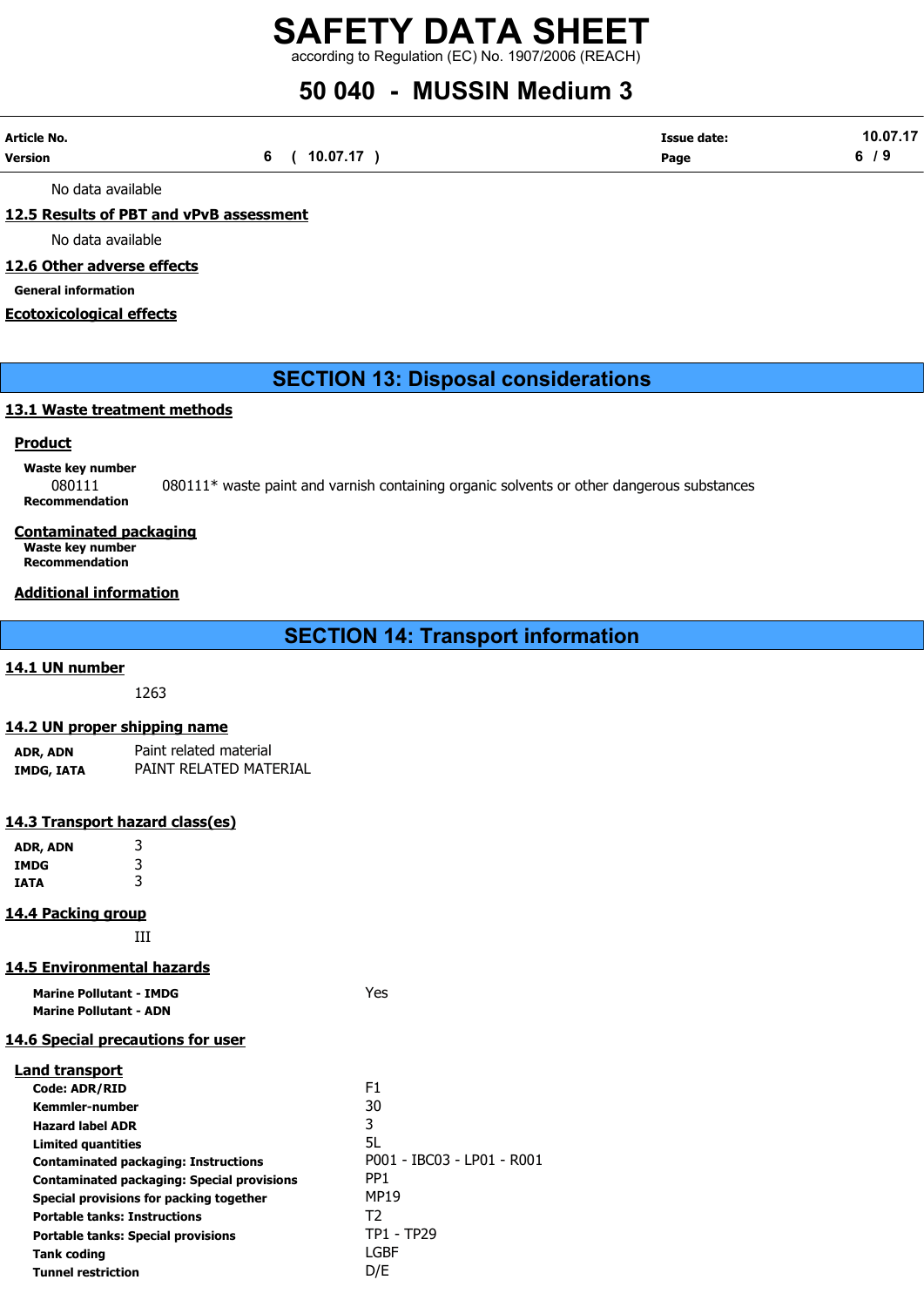according to Regulation (EC) No. 1907/2006 (REACH)

### 50 040 - MUSSIN Medium 3

| Article No.<br>6<br>Version<br>$\left($                                       | 10.07.17)                          | <b>Issue date:</b><br>Page | 10.07.17<br>7/9 |
|-------------------------------------------------------------------------------|------------------------------------|----------------------------|-----------------|
| <b>Remarks</b>                                                                |                                    |                            |                 |
| EQ                                                                            | E1                                 |                            |                 |
| <b>Special provisions</b>                                                     | $163 - 367 - 650$                  |                            |                 |
| <b>Inland waterway craft</b>                                                  |                                    |                            |                 |
| <b>Hazard label</b>                                                           |                                    |                            |                 |
| <b>Limited quantities</b>                                                     |                                    |                            |                 |
| <b>Transport permitted</b>                                                    |                                    |                            |                 |
| <b>Equipment necessary</b>                                                    |                                    |                            |                 |
| <b>Ventilation</b>                                                            |                                    |                            |                 |
| <b>Remarks</b>                                                                |                                    |                            |                 |
| EQ                                                                            |                                    |                            |                 |
| <b>Special provisions</b>                                                     |                                    |                            |                 |
| Sea transport                                                                 |                                    |                            |                 |
| EmS                                                                           | $F-E$ , S-E                        |                            |                 |
| <b>Special provisions</b>                                                     | 163 - 223 - 367 - 955              |                            |                 |
| <b>Limited quantities</b>                                                     | 5L                                 |                            |                 |
| <b>Contaminated packaging: Instructions</b>                                   | P001 - LP01                        |                            |                 |
| <b>Contaminated packaging: Special provisions</b>                             | PP <sub>1</sub>                    |                            |                 |
| <b>IBC: Instructions</b>                                                      | IBC03                              |                            |                 |
| <b>IBC: Provisions</b>                                                        |                                    |                            |                 |
| <b>Tank instructions IMO</b>                                                  |                                    |                            |                 |
| <b>Tank instructions UN</b>                                                   | T <sub>2</sub>                     |                            |                 |
| <b>Tank instructions Special provisions</b>                                   | TP1 - TP29                         |                            |                 |
| <b>Stowage and segregation</b>                                                | category A                         |                            |                 |
| <b>Properties and observations</b>                                            |                                    |                            |                 |
| <b>Remarks</b>                                                                |                                    |                            |                 |
| EQ                                                                            | E1                                 |                            |                 |
|                                                                               |                                    |                            |                 |
| Air transport                                                                 |                                    |                            |                 |
| <b>Hazard</b>                                                                 | Flammable Liquid                   |                            |                 |
| <b>Passenger</b>                                                              | 355 (60L)                          |                            |                 |
| Passenger LQ                                                                  | Y344 (10L)                         |                            |                 |
| Cargo                                                                         | 366 (220L)                         |                            |                 |
| <b>ERG</b>                                                                    | 3L                                 |                            |                 |
| <b>Remarks</b>                                                                |                                    |                            |                 |
| EQ                                                                            | E <sub>1</sub>                     |                            |                 |
| <b>Special Provisioning</b>                                                   | A192                               |                            |                 |
| 14.7 Transport in bulk according to Annex II of MARPOL 73/78 and the IBC Code |                                    |                            |                 |
|                                                                               |                                    |                            |                 |
| No data available                                                             |                                    |                            |                 |
|                                                                               |                                    |                            |                 |
|                                                                               | CECTION 45, Depulatory information |                            |                 |

### SECTION 15: Regulatory information

#### 15.1 Safety, health and environmental regulations/legislation specific for the substance or mixture

#### National regulations

#### **Europe**

Contents of VOC [%] Contents of VOC [g/L] Further regulations, limitations and legal requirements

#### **Germany**

Storage class Water Hazard Class 2 WGK catalog number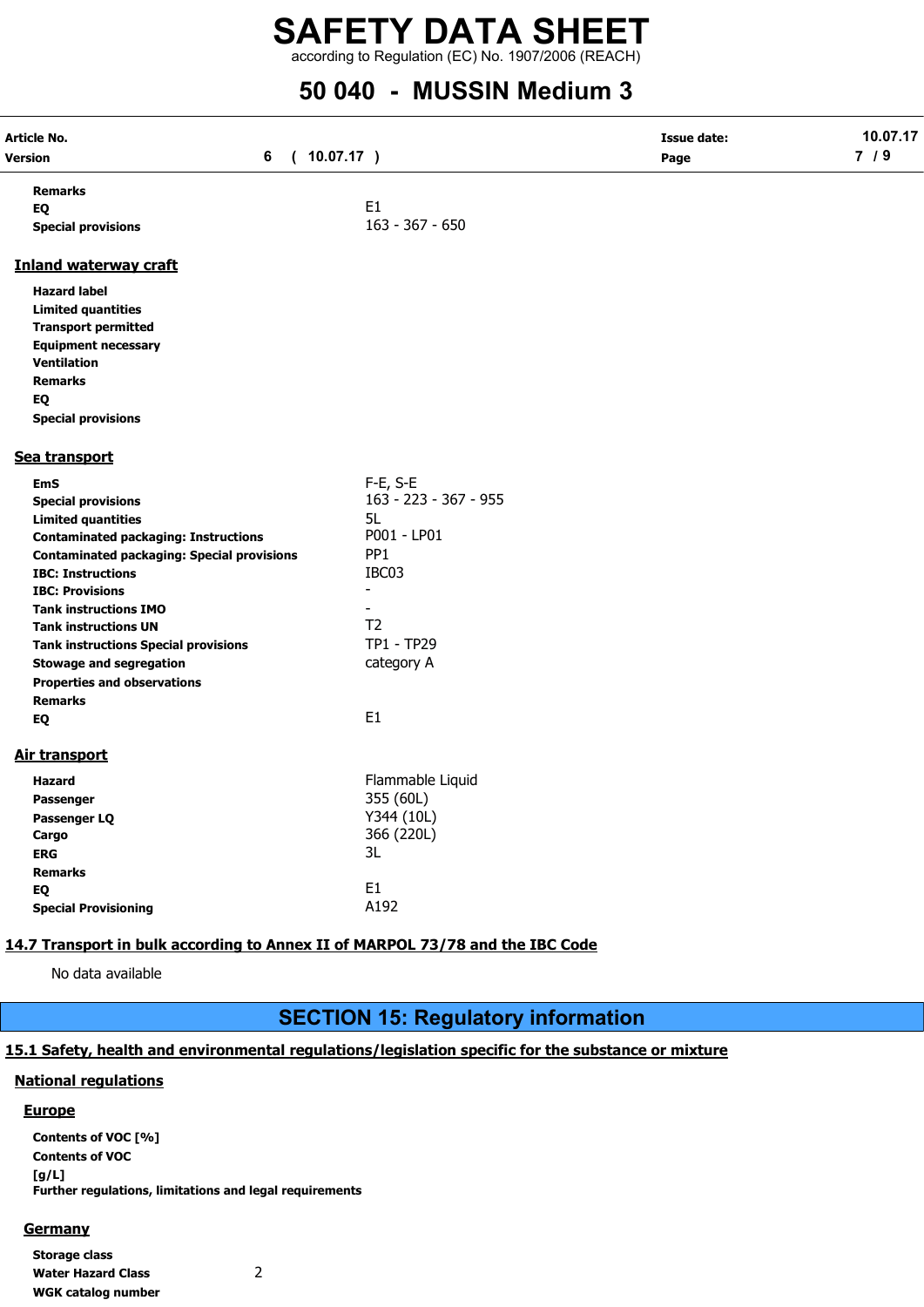according to Regulation (EC) No. 1907/2006 (REACH)

### 50 040 - MUSSIN Medium 3

| Article No. |          | Issue date: | 10.07.17 |
|-------------|----------|-------------|----------|
| Version     | 10.07.17 | Page        | 0        |

Incident regulation

Information on working limitations Further regulations, limitations and legal requirements

#### **Denmark**

Further regulations, limitations and legal requirements

#### Hungary

Further regulations, limitations and legal requirements

#### Great Britain

Further regulations, limitations and legal requirements

#### Switzerland

Contents of VOC [%]

 $\sim$  52.7 % Further regulations, limitations and legal requirements

#### USA

Further regulations, limitations and legal requirements Federal Regulations State Regulations

#### Japan

Further regulations, limitations and legal requirements

#### Canada

Further regulations, limitations and legal requirements

#### 15.2 Chemical Safety Assessment

#### SECTION 16: Other information

#### Further information

| Hazard statements (CLP) | H226 Flammable liquid and vapour.                     |
|-------------------------|-------------------------------------------------------|
|                         | H304 May be fatal if swallowed and enters airways.    |
|                         | H335 May cause respiratory irritation.                |
|                         | H336 May cause drowsiness or dizziness.               |
|                         | H361D Suspected of damaging the unborn child.         |
|                         | H411 Toxic to aquatic life with long lasting effects. |

#### Further information

This information is abased on our current state of knowledge and describes the security standards applicable to our product for the purpose provided. The information provided here does not constitute a legally binding warranty of specific characteristics or of suitability for a specific application use of the product is thus to be adapted to the user's special conditions and checked by preliminary tests. We are thus unable to guarantee product characteristics or accept an liability for damage arising in connection with the use of our products.

#### Literature

For abbreviations and acronyms, see: ECHA Guidance on information requirements and chemical safety assessment, chapter R.20 (Table of terms and abbreviations).

#### Reason of change

#### Additional information